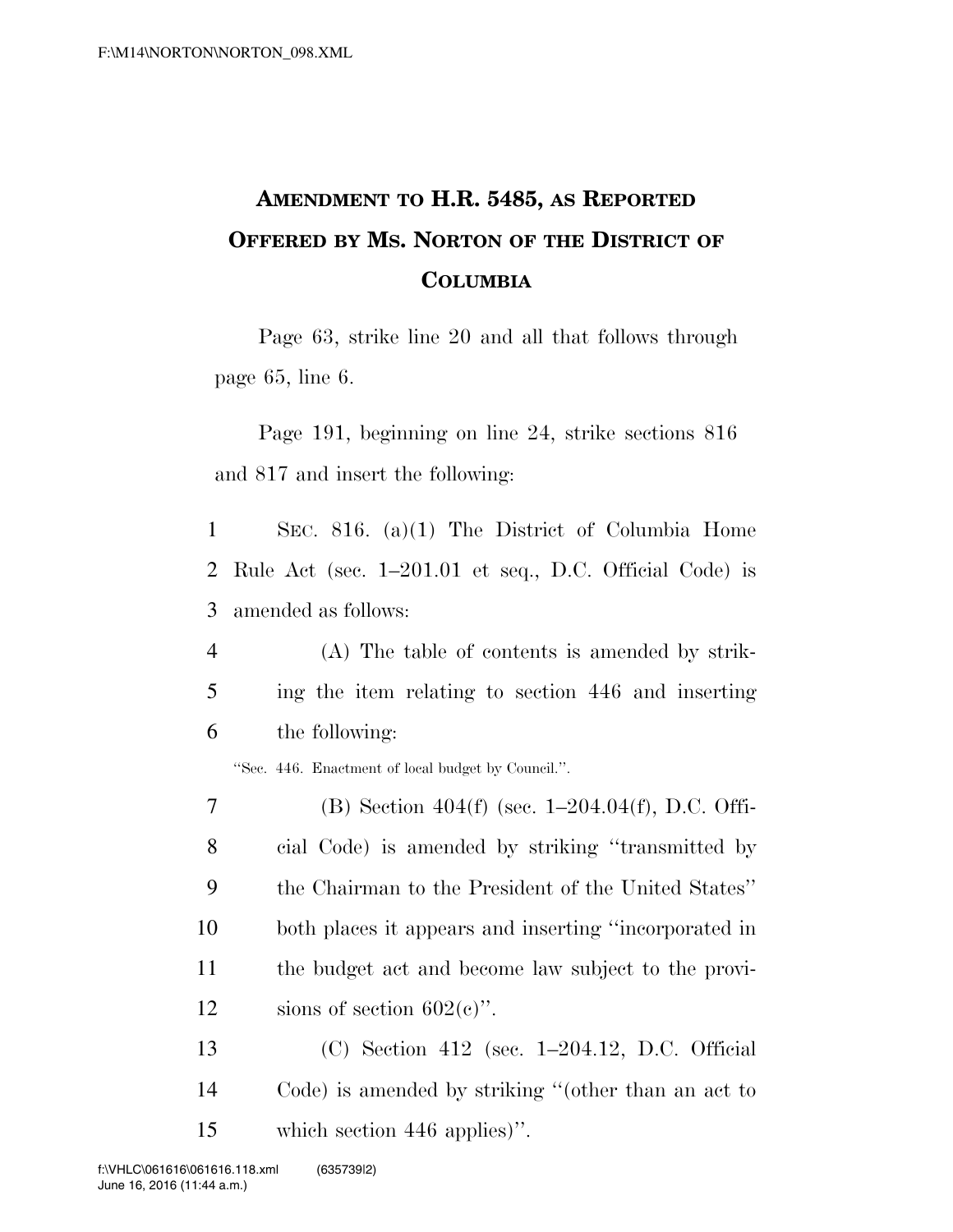(D) Section 441(a) (sec. 1–204.41(a), D.C. Of- ficial Code) is amended by striking ''budget and ac- counting year.'' and inserting ''budget and account- ing year. The District may change the fiscal year of the District by an act of the Council. If a change oc- curs, such fiscal year shall also constitute the budget and accounting year.''.

 (E) Section 446 (sec. 1–204.46, D.C. Official Code) is amended to read as follows:

''ENACTMENT OF LOCAL BUDGET BY COUNCIL

 ''SEC. 446. (a) ADOPTION OF BUDGETS AND SUP- PLEMENTS.—The Council, within 70 calendar days, or as otherwise provided by law, after receipt of the budget pro- posal from the Mayor, and after public hearing, and by a vote of a majority of the members present and voting, shall by act adopt the annual budget for the District of Columbia government. The Federal portion of the annual budget shall be submitted by the Mayor to the President for transmission to Congress. The local portion of the an- nual budget shall be submitted by the Chairman of the Council to the Speaker of the House of Representatives 22 pursuant to the procedure set forth in section  $602(c)$ . Any supplements to the annual budget shall also be adopted by act of the Council, after public hearing, by a vote of a majority of the members present and voting.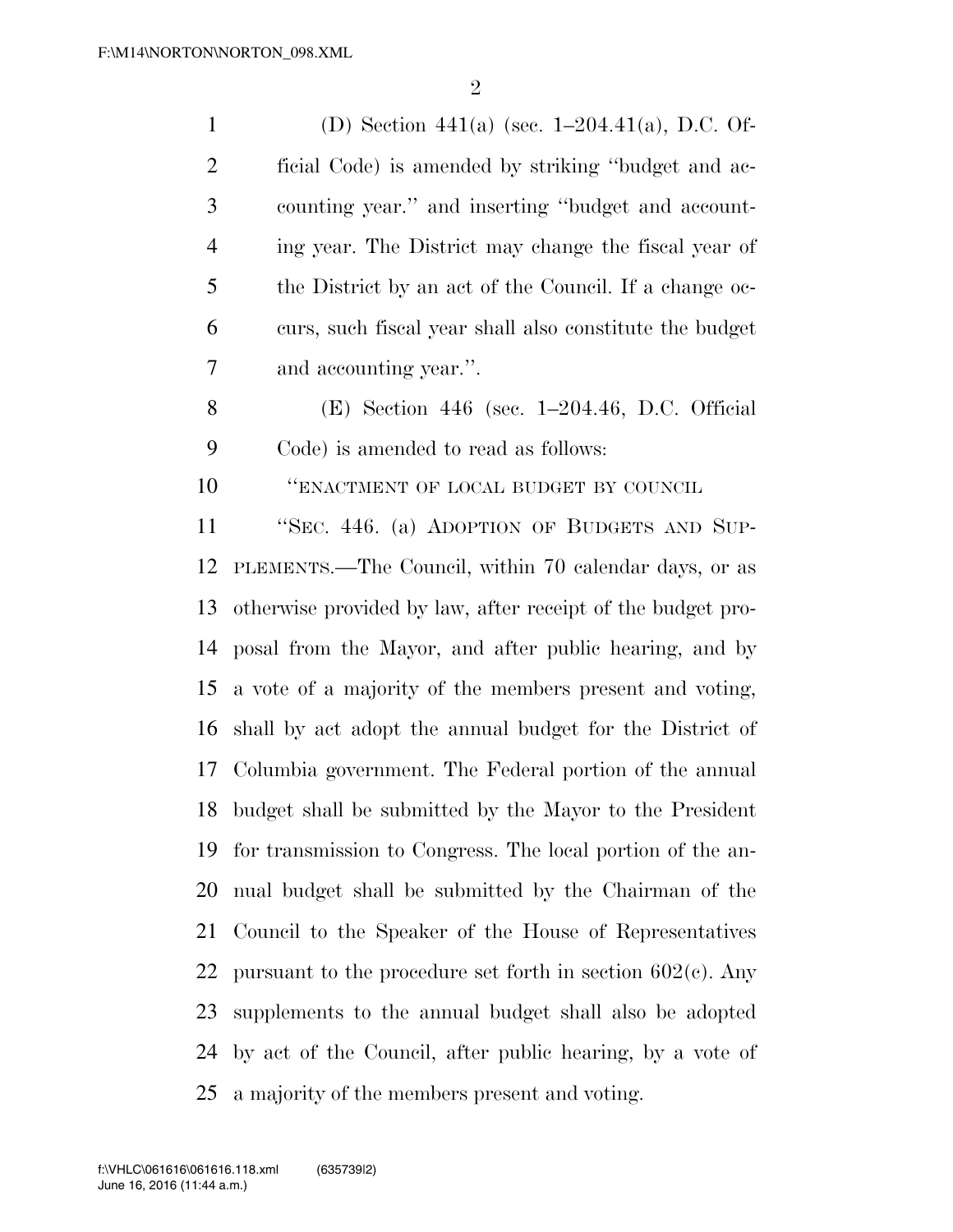''(b) TRANSMISSION TO PRESIDENT DURING CON- TROL YEARS.—In the case of a budget for a fiscal year which is a control year, the budget so adopted shall be submitted by the Mayor to the President for transmission by the President to the Congress; except, that the Mayor shall not transmit any such budget, or amendments or supplements to the budget, to the President until the com- pletion of the budget procedures contained in this Act and the District of Columbia Financial Responsibility and Management Assistance Act of 1995.

 ''(c) PROHIBITING OBLIGATIONS AND EXPENDI- TURES NOT AUTHORIZED UNDER BUDGET.—Except as provided in section 445A(b), section 446B, section 467(d), section 471(c), section 472(d)(2), section 475(e)(2), sec-15 tion 483(d), and subsections (f), (g), (h)(3), and (i)(3) of section 490, no amount may be obligated or expended by any officer or employee of the District of Columbia govern-ment unless—

 $\frac{1}{2}$  (1) such amount has been approved by an act of the Council (and then only in accordance with such authorization) and such act has been trans- mitted by the Chairman to the Congress and has completed the review process under section 24 602(e)(3); or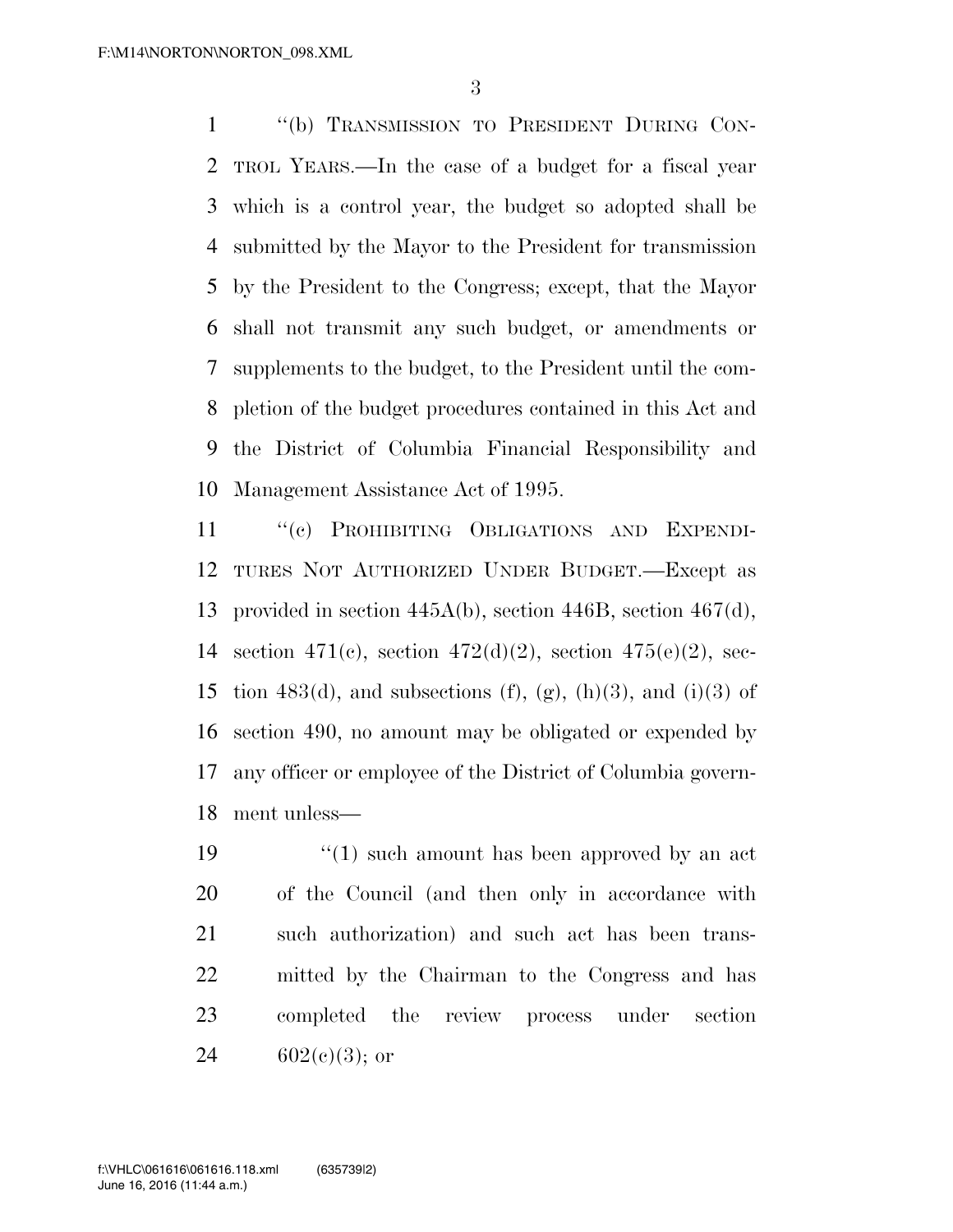$\frac{1}{2}$  in the case of an amount obligated or ex- pended during a control year, such amount has been approved by an Act of Congress (and then only in accordance with such authorization).

 ''(d) RESTRICTIONS ON REPROGRAMMING OF AMOUNTS.—After the adoption of the annual budget for a fiscal year (beginning with the annual budget for fiscal year 1995), no reprogramming of amounts in the budget may occur unless the Mayor submits to the Council a re- quest for such reprogramming and the Council approves the request, but and only if any additional expenditures provided under such request for an activity are offset by reductions in expenditures for another activity.

 ''(e) DEFINITION.—In this part, the term 'control year' has the meaning given such term in section 305(4) of the District of Columbia Financial Responsibility and Management Assistance Act of 1995.''.

 (F) Section 446B(a) (sec. 1–204.46b(a), D.C. Official Code) is amended—

20 (i) by striking "the fourth sentence of sec-21 tion 446" and insert "section  $446(e)$ "; and 22 (ii) by striking "approved by Act of Con-gress''.

 (G) Section 447 (sec. 1–204.47, D.C. Official Code) is amended—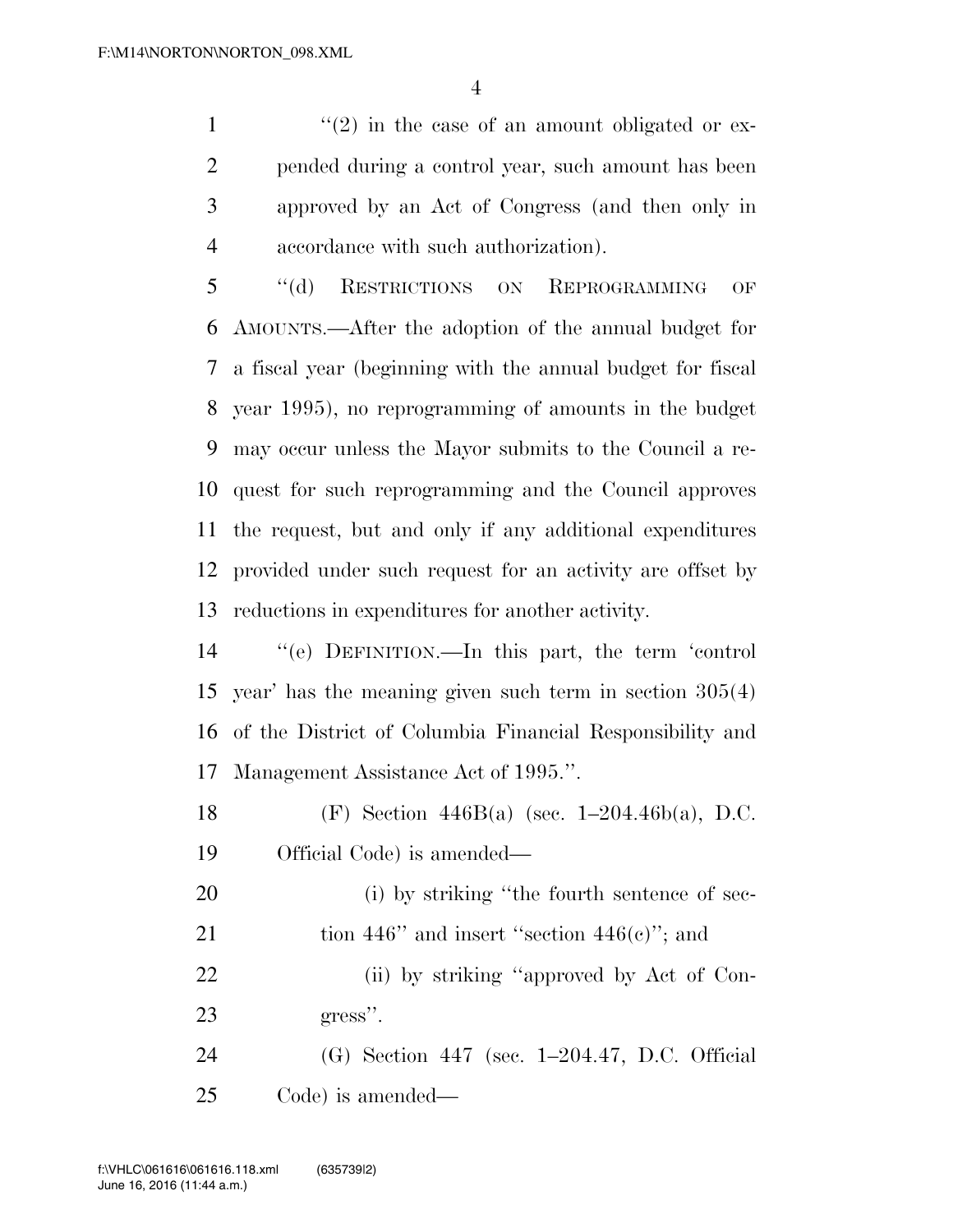(i) by striking ''Act of Congress'' each place it appears and insert ''act of the Council (or Act of Congress, in the case of a year which is a control year)''; and (ii) by striking ''Acts of Congress'' each place it appears and insert ''acts of the Council (or Acts of Congress, in the case of a year which is a control year)''. 9 (H) Sections  $467(d)$ ,  $471(e)$ ,  $472(d)(2)$ ,  $475(e)(2)$ ,  $483(d)$ , and  $490(f)$ ,  $(g)(3)$ ,  $(h)(3)$ , and (i)(3) of such Act are each amended by striking ''The fourth sentence of section 446'' and inserting ''Section 446(c)''. (2) Effective with respect to fiscal year 2013 and each succeeding fiscal year, the Local Budget Autonomy Amendment Act of 2012 (D.C. Law 19–321) is hereby repealed, and any provision of law amended or repealed by such Act shall be restored or revived as if such Act had not been enacted into law. (3) The amendments made by paragraph (1) of sub-

section (a) shall apply as of January 1, 2014.

 (b)(1) Section 603(a) of the District of Columbia Home Rule Act (sec. 1–206.03(a), D.C. Official Code) is amended—

25 (A) by striking "existing"; and